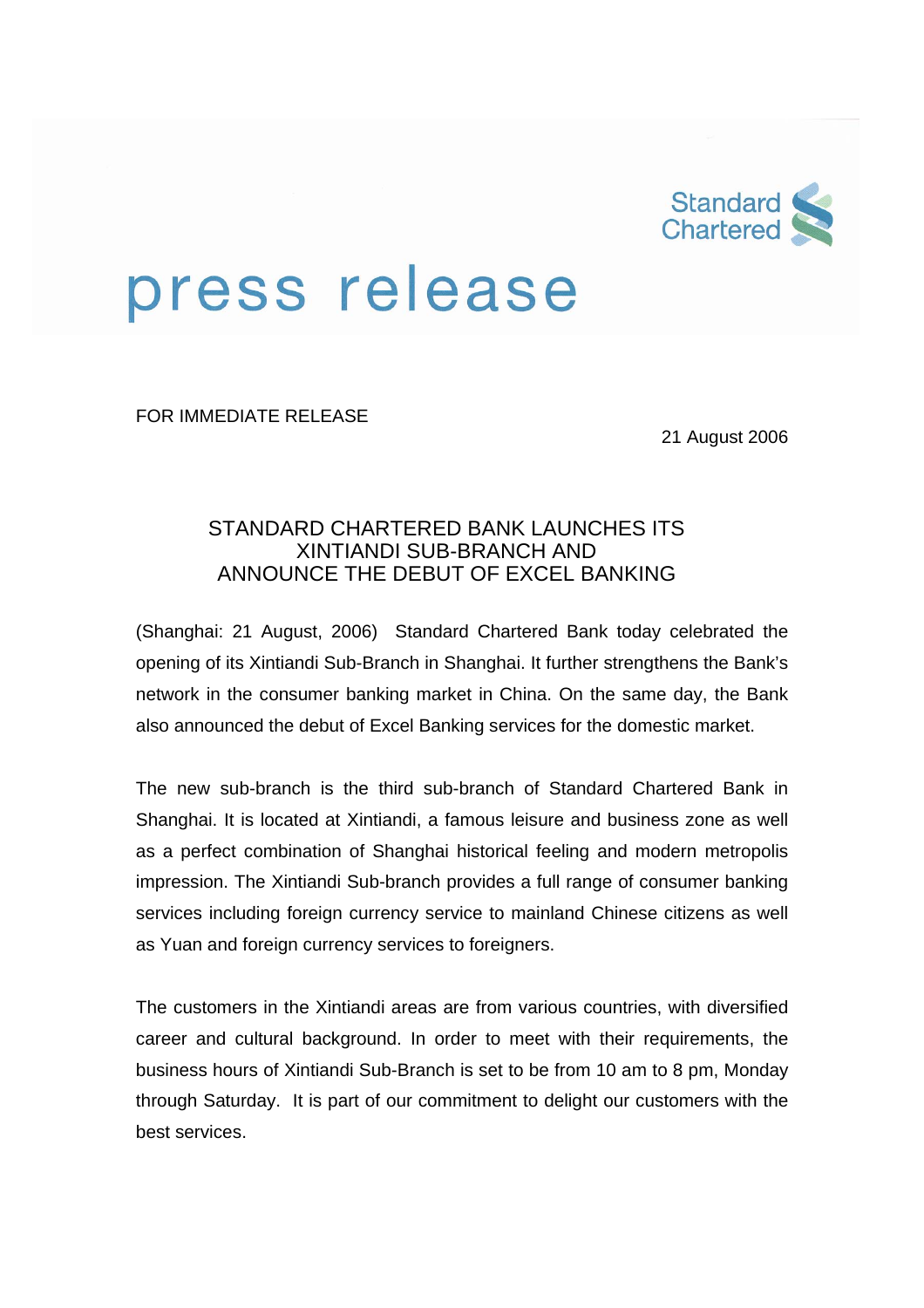Priority Banking Center is also set up inside the new sub-branch. Our dedicated Customer Relationship Managers have a good understanding of the customer needs and are able to provide comprehensive, tailor-made investment proposals. They are most experienced and well-qualified to live up to the mission of Priority Banking - to plan, build and protect the customers' wealth.

The primary personal financial service brand of Standard Chartered Bank-Excel Banking also debut on the same day. It is designed to provide young professionals and young executives with all-rounded investment products, efficient service platform, dynamic information, and event privileges, helping the young elites leap toward their life goals by accelerating their wealth accumulation at an easy pace.

Excel Banking of Standard Chartered Bank has three value propositions to the customers:

**Multi-dimensional Service Platform**: Professional Relationship Managers serving the customers; offering free service hotline and SMS portal service.

**Well-diversified Financial Products:** Providing customers with themed deposit products designed to fulfil financial goals such as overseas education, honey moon travelling, car purchase, home purchase and etc. Other services and products include cutting-edge investment products, professional advisory services in foreign exchange market, convenient global remittance system and etc.

**Well-rounded Lifestyle Privileges:** Introducing customers to great merchant privileges. The Bank partners with the leading travelling service company, c-trip, which brings our customers preferential discounts in over 3,000 merchants. Series of lifestyle and professional events will also be arranged for the Excel Banking customers.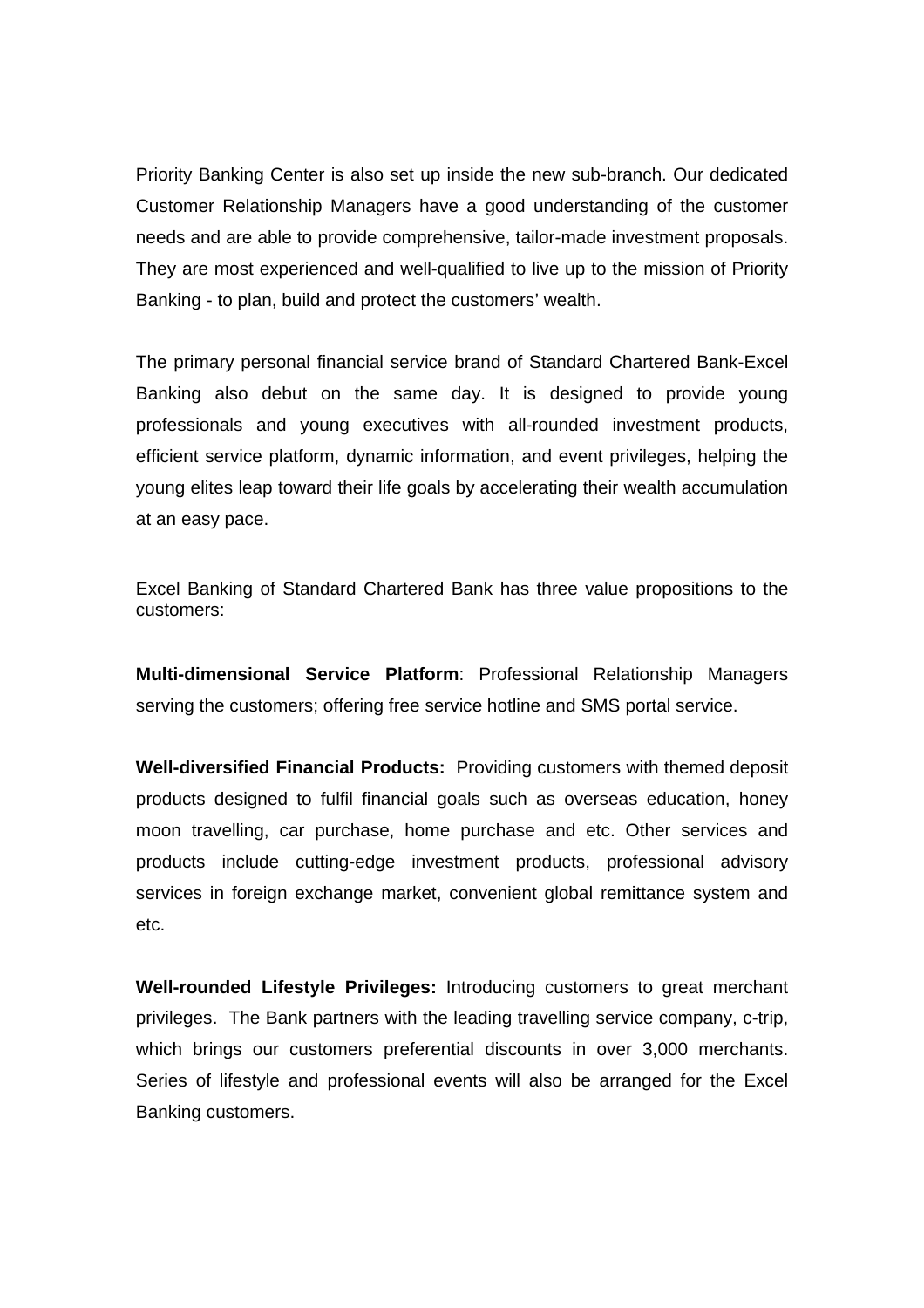Katherine Tsang, CEO of Standard Chartered Bank China said," With the rapid pace of China's economy development, people accumulate more wealth but have less spare time. Many people just do not have enough time or efforts to run their bank errands or to plan their investment portfolio. Therefore, one-stop banking services and flexible business hours are needed. And that is also why we locate the new sub-branch in the high-end business zone of Xintiandi with extended service hours, aiming to meet our customers' needs and to provide high-quality service to them."

Christine Ip, Head of Consumer Banking, Standard Chartered Bank China added:" Standard Chartered Bank is committed to provide all-rounded financial services to different market segments. The entire China is developing, while its young professionals and executives/white collars – with much intelligence and diligence - are more and more successful. They are passionate and insightful. By leveraging our global capability and local expertise, Standard Chartered Bank will help them make their dreams come true via the "proactive" and "pragmatic" services of Excel Banking."

Standard Chartered Bank has 11 branches (Qingdao to be opened soon), 5 sub-branches and 3 representative offices in 13 cities of China. The Bank now have 10 branches and sub-branches providing consumer banking service with 7 offering Priority Banking services. Priority Banking Center in Xintiandi Sub-Branch is the  $8<sup>th</sup>$  one. The other seven are located at Shanghai (one), Beijing (two), Tianjin (one), Shenzhen (two) and Guangzhou (one).

 $-$  END $-$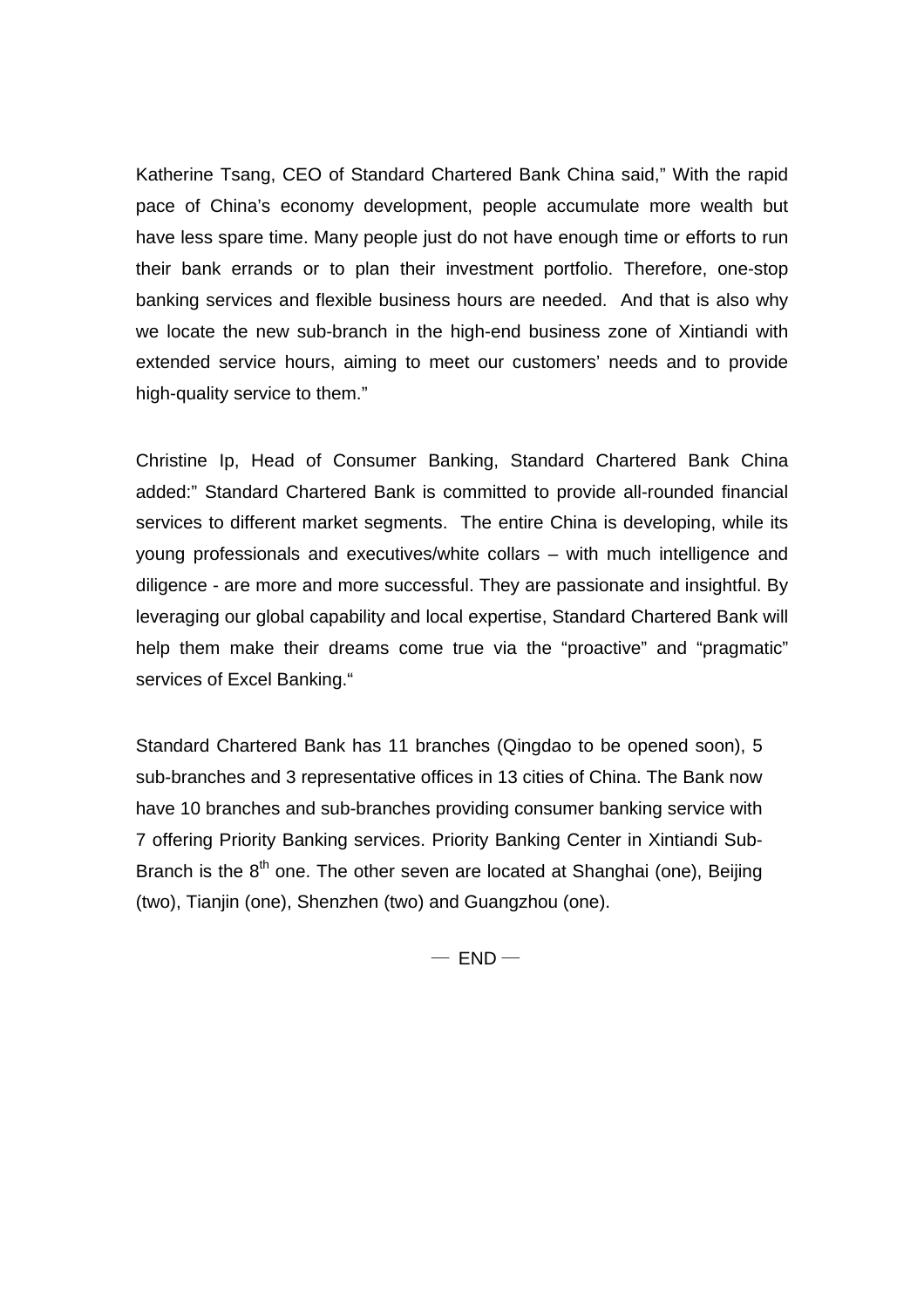For further information please contact :

Crystal Qian, Head of Corporate Communication, China

Tel: 021 3896 3198

Vivian Zhou, Corporate Communication Manager, China

Tel: 021 3896 3068

## **Standard Chartered – leading the way in Asia, Africa and the Middle East**

Standard Chartered PLC is listed on both the London Stock Exchange and the Stock Exchange of Hong Kong and is consistently ranked in the top 25 among FTSE-100 companies by market capitalisation.

Standard Chartered has a history of over 150 years in banking and is in many of the world's fastest-growing markets with an extensive global network of over 1,200 branches (including subsidiaries, associates and joint ventures) in over 50 countries in the Asia Pacific Region, South Asia, the Middle East, Africa, the United Kingdom and the Americas.

As one of the world's most international banks, Standard Chartered employs almost 50,000 people, representing over 90 nationalities, worldwide. This diversity lies at the heart of the Bank's values and supports the Bank's growth as the world increasingly becomes one market.

With strong organic growth supported by strategic alliances and acquisitions and driven by its strengths in the balance and diversity of its business, products, geography and people, Standard Chartered is well positioned in the emerging trade corridors of Asia, Africa and the Middle East.

Standard Chartered uniquely derives over 90 per cent of profits from Asia, Africa and the Middle East. Serving both Consumer and Wholesale Banking customers worldwide, the Bank combines deep local knowledge with global capability to offer a wide range of innovative products and services as well as award-winning solutions.

Trusted across its network for its standard of governance and corporate responsibility, Standard Chartered takes a long term view of the consequences of its actions to ensure that the Bank builds a sustainable business through social inclusion, environmental protection and good governance.

Standard Chartered is also committed to all its stakeholders by living its values in its approach towards managing its people, exceeding expectations of its customers, making a difference in communities and working with regulators.